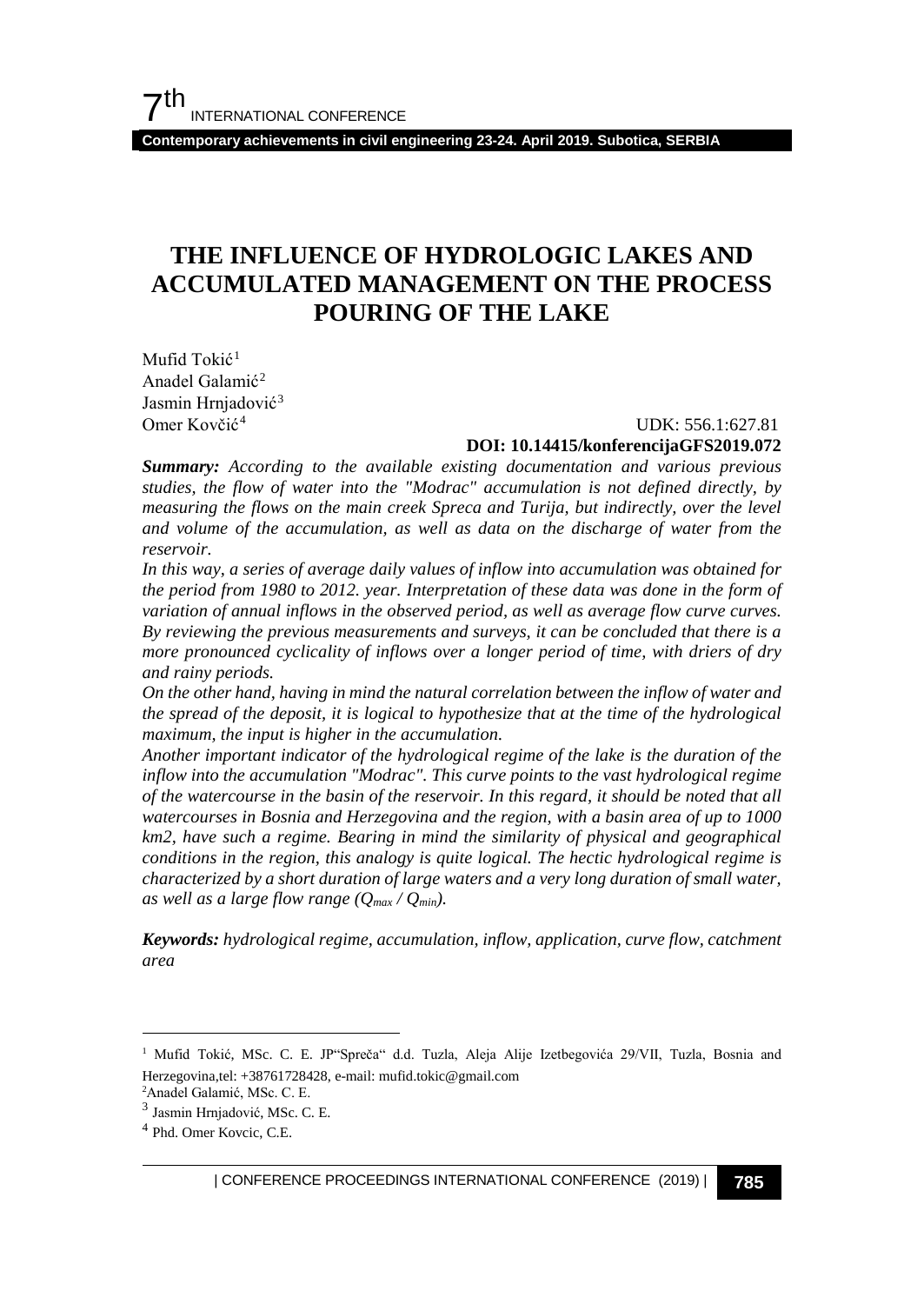$\overline{\phantom{a}}$ . МЕЂУНАРОДНА КОНФЕРЕНЦИЈА

#### **Савремена достигнућа у грађевинарству 23-24. април 2019. Суботица, СРБИЈА**

### **1. INTRODUCTION**

The "Modrac" dam is a multi-purpose reinforced concrete dam, which according to its technical characteristics and the amount of accumulation belongs to high scores. It consists of ten arches (arches), three of which have overlapping bodies, nine contractions, and two gravitational coastal pillars. The length of the dam on the crown is  $L = 205,00$  m and the highest height is  $H = 27.50$  m. The vaults are different and ranging from 15.60 to 17.00 m. The thickness of the vault is 50 cm high and the bottom to 40 cm at the top of the mentioned dam. The thickness of the deposit is also different, in terms of height and sum of 2.80 to 1.40 m. In the long term, the dam is in some fields stuck with beams. [1]

For the accumulation level management, under normal hydrological conditions, four basic outlets (number: 2, 6, 7 and 8) are provided for the maximum capacity  $Q = 77$  m3 / s (projected state). On the basement exit number 2, the "Modrac" power plant of 2,000 kW was built for the production of electricity by using surplus water available. For the evacuation of large water, in addition to the basic drains, three overflow fields are envisaged, maximum flow rates of about  $Q = 1,000$  m<sup>3</sup>/s, ensuring the evacuation of the large springs of the Spreca River ranges from 1/1000. The purpose of the accumulation, in the order of priorities established by the Law on Protection of Reserves "Modrac" (Official Paper of the Canton of Tuzla, No. 15/06), is as follows::

- Providing water for the needs of the population,
- Providing water for industry,
- **Provision of the water management minimization for the Spreca watercourse,** downstream of the dam,
- Flood protection from downstream slopes,
- production of electricity on small hydro power plants,
- development of tourism, recreation and water sports, in accordance with the said law.

The plant plan has set a minimum working level of 195.00 m.u.s., with a useful volume of accumulation of  $64x106$  m<sup>3</sup>. The drainage mode of accumulation is directly related to maintaining the water level in the reservoir. Therefore, in the spring, when natural paths are larger, more water is discharged from the reservoirs and only in the summer period is only an environmentally acceptable flow determined by the water permit and is  $Q = 4.7$  $m<sup>3</sup>/s$ . The ecologically acceptable flow in the dry season of the year with the prescribed Q  $= 4.7$  m<sup>3</sup>/s decreases to Q = 1.0 m<sup>3</sup>/s, which is slightly above the minimum average monthly flow of the Spreca River 95%  $Q_{min}$  midlle month.95% = 0.824 m<sup>3</sup>/s.

#### 2. **HIDROLOGICAL CHARACTERISTICS OF RESERVOIR MODRAC**

The drop of water in the reservoir Modrac, as stated above, is not defined directly, by measuring the pressure on the main tributaries of Spreca and Turija, but indirectly, over the level and volume of reservoirs of hydrophobic discharges of water from the lake. In this way, a series of mean daily intakes in the lake was obtained for the period 1980-2012. Interpretation of these data was made in the form of variations of the annual inflows into the period considered, as well as the average wrong flow time. From the diagram of the variation of the annual flow into the accumulation (Figure 1) it can be concluded that it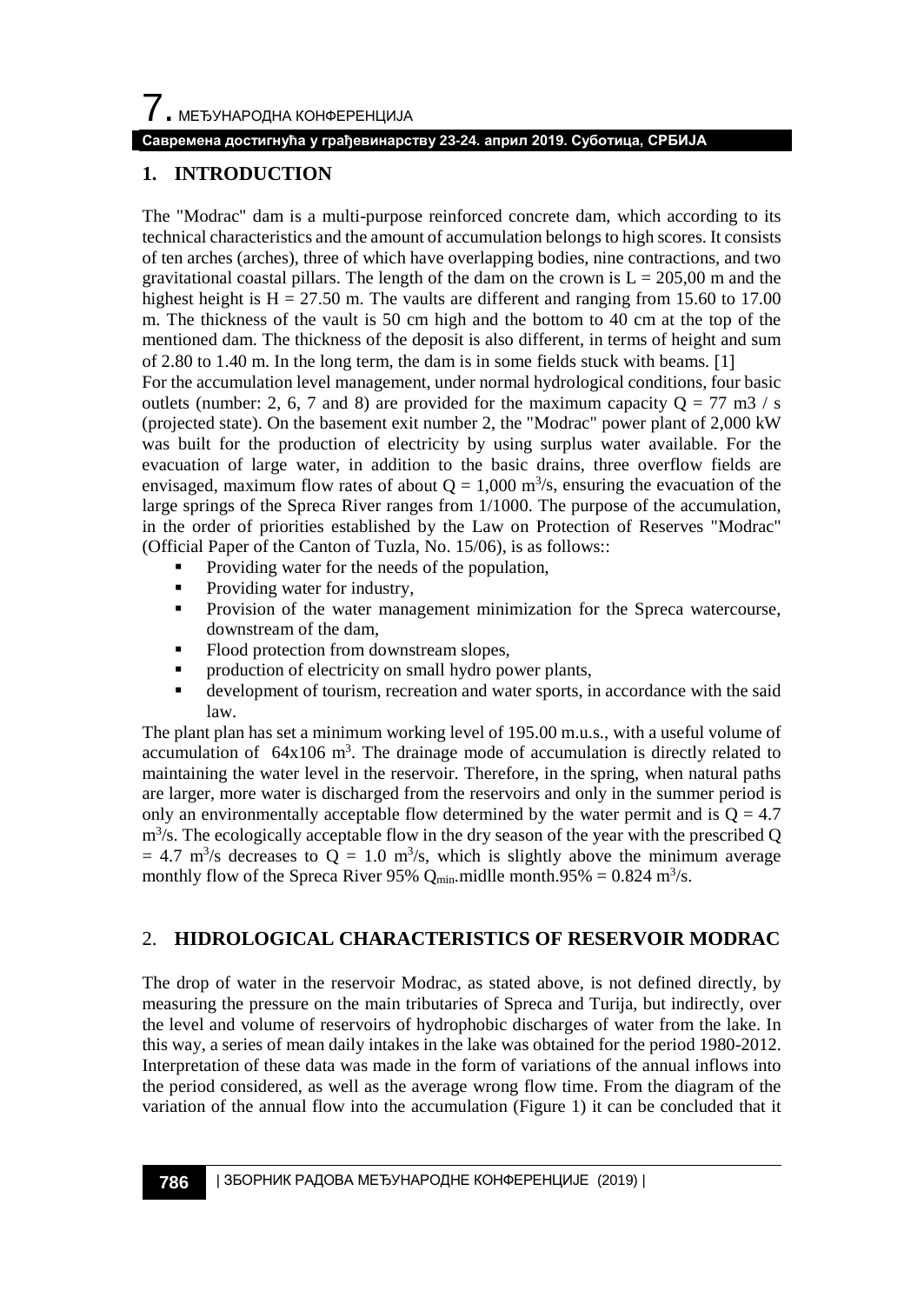### $\mathsf{\Sigma}^{\mathsf{th}}$ INTERNATIONAL CONFERENCE

#### **Contemporary achievements in civil engineering 23-24. April 2019. Subotica, SERBIA**

has penetrated in the range of  $220-860$  million m<sup>3</sup>, with an average of  $300-400$  million  $m^3$ [3]



*Figure 1. Variation of annual inflow into the Modrac reservoir period 1980 - 2014*

This diagram does not indicate a more pronounced inlet cyclicality over a long period of time, with dry and water remainder. On the other hand, bearing in mind the natural correlation between the flow of water and the nanoparticle, it is a logical hypothesis that in the water years there was a greater incidence of deposition in the accumulation. Another important indicator of the hydrological regime of the lake is the fault of the flow into the reservoir "Modrac", (Figure 2). This fault indicates the hydrological regime of watercourses in the reservoir. In this regard, it should be noted that all watercourses in the region, with a surface area of up to 1000 km<sup>2</sup>, have such a regime. Bearing in mind the similarity of the physical geographic conditions in the region, this analogy is quite logical. The hydrological regime is characterized by a short duration of large water and a very long duration of small water as well as a large range of flow  $(Q_{\text{max}} / Q_{\text{min}})$ . [3]



*Figure 2. Injury of the Modrac accumulation*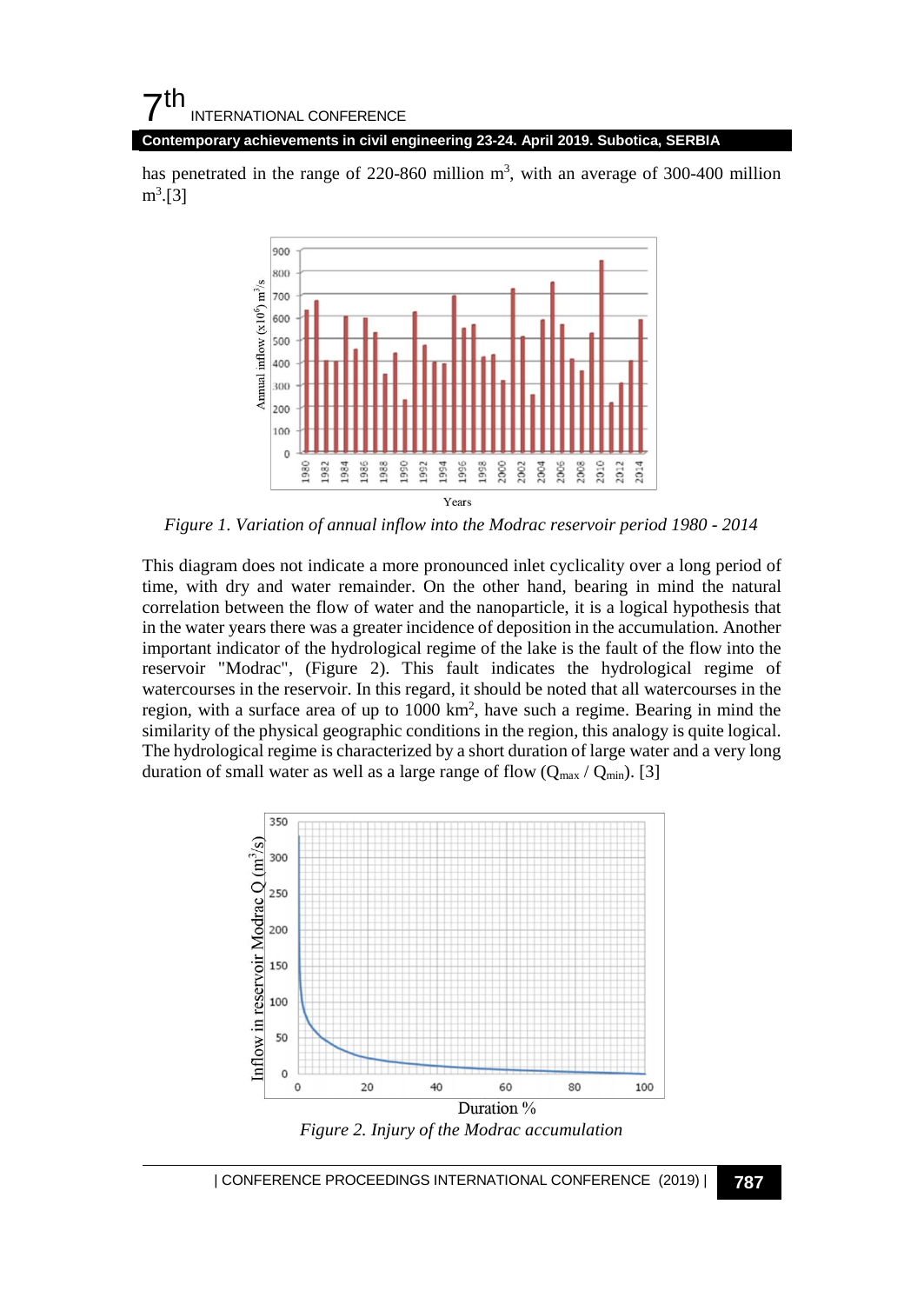# 7. МЕЂУНАРОДНА КОНФЕРЕНЦИЈА

#### **Савремена достигнућа у грађевинарству 23-24. април 2019. Суботица, СРБИЈА**

According to the latest hydrological measurements (data from the Spatial Plan of the Tuzla Canton Water Management Study, Institute of Hydrotechnical Engineering Sarajevo, September 2007), the average annual average flow rates of the main tributaries of Modrac are: for the Savings Order:  $Q_{mid} = 13.22 \text{ m}^3/\text{s}$ , and River Turija:  $Qmid = 3.08 \text{ m}^3/\text{s}$ . Based on the data provided, it was concluded that over these tributaries in the Modrac reservoir reached about 515,000,000 m<sup>3</sup>/year, which enables Modrac to accumulate water 5 to 6 times during the year. Accumulation monitoring measures the quantities delivered, discharged (drainage and pouring) and wastewater (evaporation) and on the basis of this data and the level changes define the inflow accumulation. Data from Public company "Spreca" were obtained on a daily basis for the period of 1980. By analyzing the data, the following conclusions were reached:

- The average annual flow in the reservoir is about  $15.63 \text{ m}^3/\text{s}$  (Figure 3),
- There is a strong lack of mood of touches, indicating turbulent flow character watercourse,
- Months July, August, September and October usually have medium monthly flows between 4 and 6.7  $\text{m}^3\text{/s}$ ,
- It is the most average month of March, but in June it is the maximum average monthly flow in the synthesis year (period 1980-2013)



*Figure 3. Histogram of minimal, maximal and medium contact in Modrac accumulation*

The following figure (Figure 4) shows the water flow curve in the Modrac reservoir measured in 2012. This year is characterized by a very wide range of minimal and maximum touches, as can be seen in the following figure.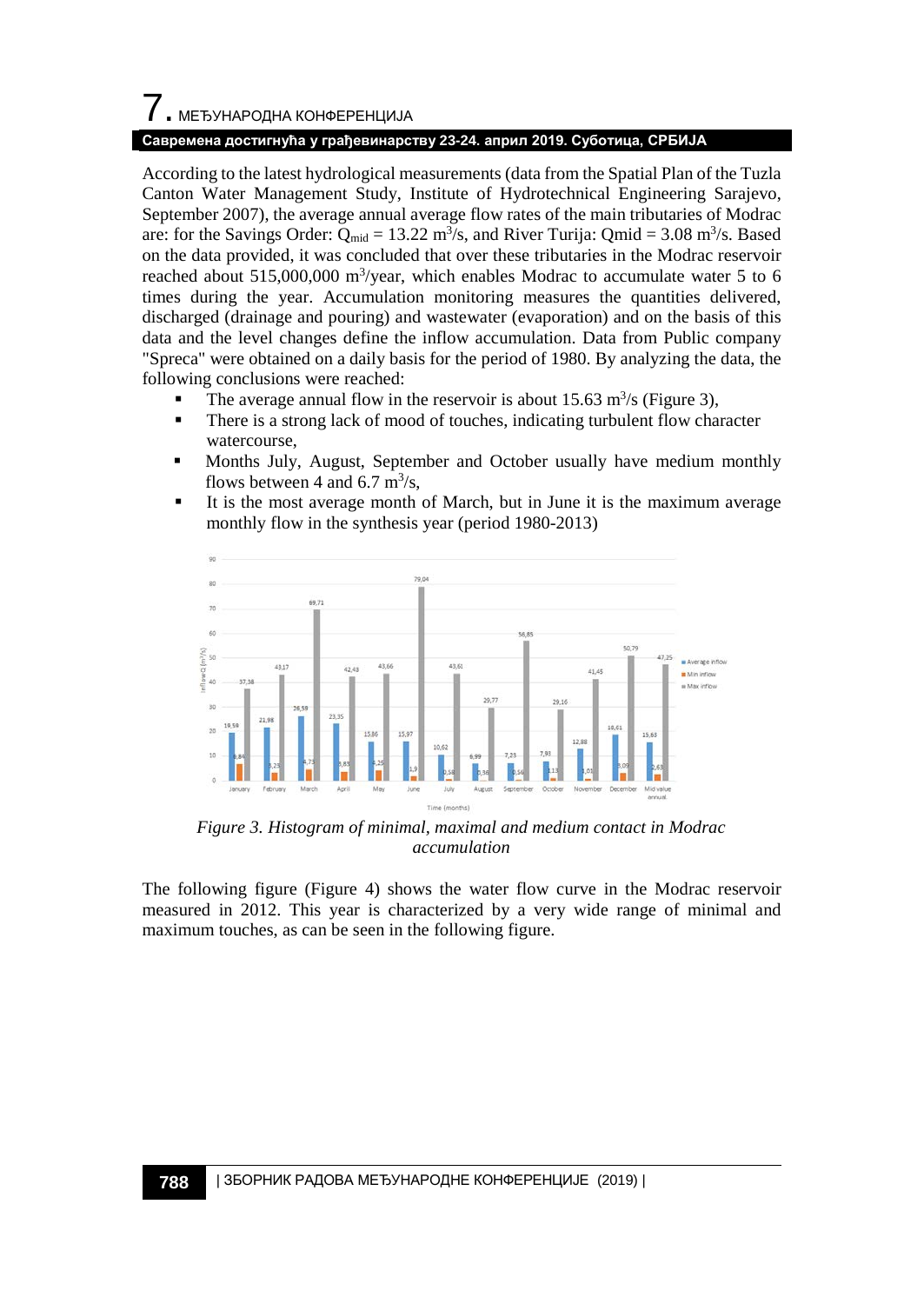## $7<sup>th</sup>$ INTERNATIONAL CONFERENCE **Contemporary achievements in civil engineering 23-24. April 2019. Subotica, SERBIA**  $1000$ 800  $0,175x^{6} - 7,2367x^{5} + 116,37x^{4} - 907,34x^{3} + 3465,7x^{2} - 5754,3x + 3351,5$ 600  $R^2 = 0.1465$  $lnf$ low $Q$   $(m<sup>3</sup>/s)$ 400 200  $\mathfrak{c}$ 6  $10$  $\overline{12}$  $14$  $-200$ Time (months)

*Figure 4. Diagram of touches to accumulationModrac in 2012*

## **3. THE PROBLEM OF OVERWHELM RESERVOIR MODRAC**

Considering the problem of overwhelm reservoirs, it also requires the analysis of the influence of the hydrological regime on this phenomenon, that is to say, the conditions of the reservoir regime management, with which the minimum slip is achieved. However, the realization of minimum suction strain conditions is only possible if there are no other limiting factors for the lake regime.

In the period from the construction of the Modrac dam and the artificial reservoirs (1964) to 2012, the total mass of the pre-stretched application amounts to a maximum of 15.000.000 cubic meters, and it can be concluded that the moderate intensity of squeezing by the application. Reduction of total vapor pressure, over a period of almost 50 years, is less than 15%, so it can be concluded that shortening of the age of accumulation is practically negligible. The impact of mining activities on the accumulation of accumulation of analyzes and works carried out in the present period is defined at about 4.510.000 cubic meters of suspended sediment, predominantly of coal particles. [3][4]

By controlling the Modrac reservoir, the operator has been obliged to perform additional cracks in the water reservoir, because the impact of the bulb is much more pronounced than the water supply requirements, rather than the acceptance and transformation of the floodwaters. [5]

In order to protect the reservoir "Modrac" from the introduction of the reservoir, which reduces the volume of accumulation, on the river Turija and Brijesnica on one side and the river Oskova on the other, a series of hydrotechnical objects (stopping dams, overflows, flaps, dr.) whose function is to prevent erosion and pronouncement of materials in the Modrac reservoir. The basic task of these bulkheads is to create accumulation on the said retention rivers and to regulate this river flow as regards the movement of the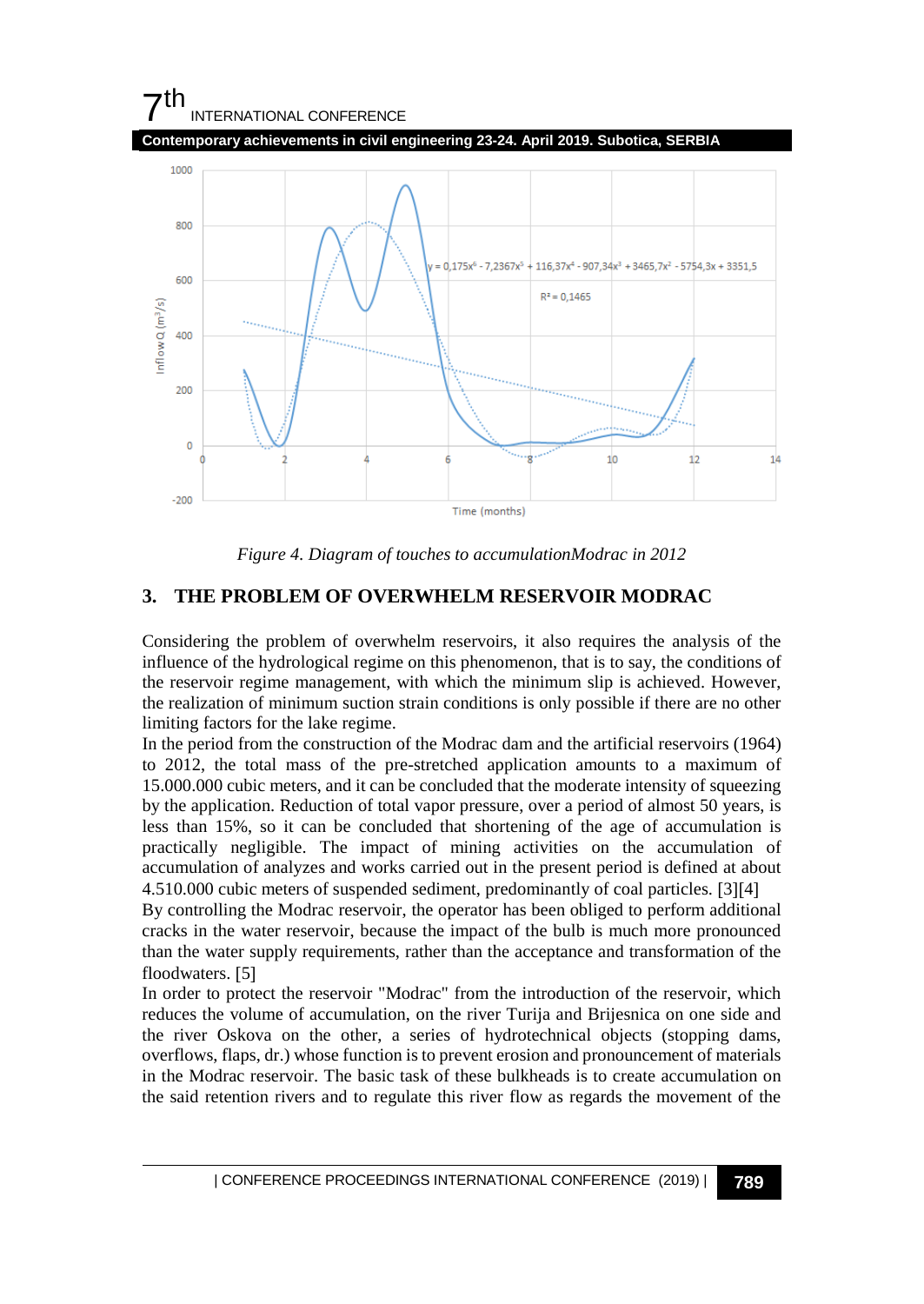## 7. МЕЂУНАРОДНА КОНФЕРЕНЦИЈА

#### **Савремена достигнућа у грађевинарству 23-24. април 2019. Суботица, СРБИЈА**

netting. The aforementioned buoyancy bulkheads for a number of years are not in operation because they are not cleaned and are covered with dirt, garbage, etc.

In 2012, measurements of the recording of the deposition in the Modrac reservoir were performed, and quantities were measured by the amount of water in the reservoir. The amount of nanoparticles is shown in the following figure (Figure 5). [6][7]



*Figure 5. Diagram of silt in reservoir Modrac in period 1964 – 2012* 

The Modrac hydrographic measurement function equation for 2012 is calculated and displayed in the Microsoft Office Excel program package and amounts:  $y = 0.69758x^2 - 263.08845x + 24804.38352.$  (x10<sup>6</sup> m<sup>3</sup>).

## **4. CONCLUSION**

By analyzing the data obtained from these surveys, the following conclusions were reached:

- The average annual flow in the reservoir is about 15.6 m<sup>3</sup>/s (Figure 3),
- There is a strong lack of mood of touches, indicating a bulgarian character watercourse,
- Months July, August, September and October usually have medium monthly flows between 4 and 6.7  $\text{m}^3\text{/s}$ ,
- It is the most average month of March, but in June it is the maximum average monthly flow in the synthesis year (period 1980-2013)

Exact data show that in the period from the construction of the dam Modrac and artificial accumulation (1964) to 2012, the total mass of the pre-deposited application is max.  $15.000.000 \text{ m}^3$ , and it can be concluded that the moderate intensity of squeezing by the application. Reducing the total volume, over a period of almost 50 years, is less than 15%, so it can be concluded that shortening the lifespan of accumulation is practically negligible.

By controlling the Modrac reservoir, the operator has been obliged to perform additional cracks in the water reservoir, because the impact of the bulb is much more pronounced